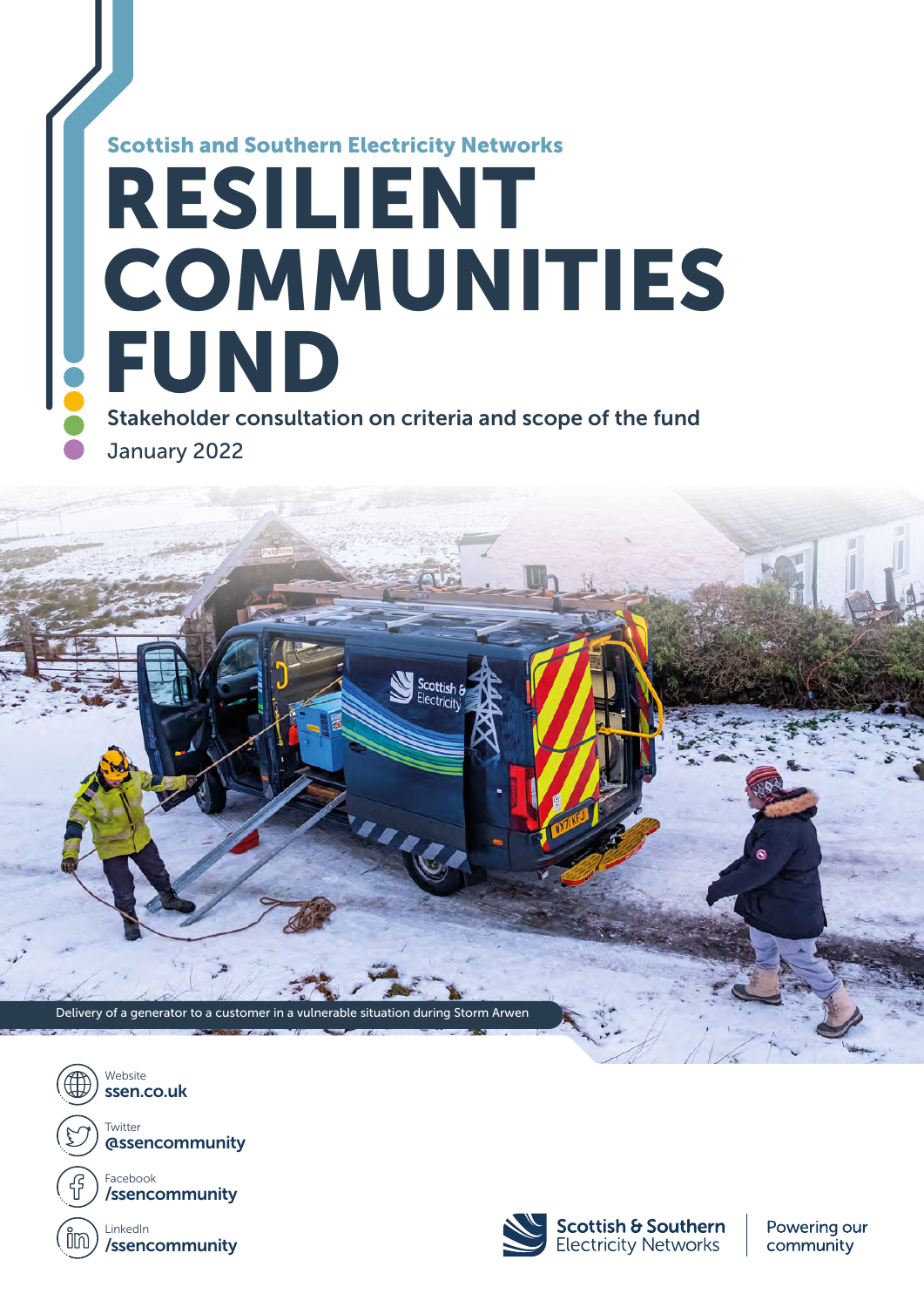

Scottish and Southern Electricity Networks manages, maintains and develops the electricity networks which bring power to 3.8 million homes and businesses in the north of Scotland and central southern England.

Our engineers take care of around 130,000 kilometres of wires and cables, and over 100,000 substations. We work hard to ensure our networks are as reliable as possible and invest millions of pounds every year to upgrade and improve the electricity supplies within our transmission and distribution areas.

We pride ourselves on being a part of the communities in which we operate. Our skilled teams are based right across the regions we serve, supported by engineering and customer service teams based in major offices and depots in centres like Reading, Portsmouth, Perth and Inverness.



## Overview of Resilient Communities Fund

## Fund background and origin

The Scottish and Southern Electricity Networks Resilient Communities Fund is a grant-giving fund which is open to not-for-profit community groups and charities in both SSEN's electricity distribution network areas in central southern England and the north of Scotland.

The fund was created in response to the extreme storms in the winter of 2013/14, which led to significant flooding and disruption of power supplies across SSEN's network area. Following the disruption, the energy regulator OFGEM conducted a review of the network operators performances which, alongside other recommendations, highlighted unclaimed customer compensation.

Since 2015 we have operated the Resilient Communities Fund which has provided £3.4m to 567 not-for-profit community groups and charities in our electricity distribution network areas in central southern England and the north of Scotland.

## Objective of Consultation

Following Storm Arwen, a once-in-a generation weather event which caused extensive damage to our north of Scotland network, many of the communities we serve experienced severe disruption. The damage was unprecedented in some areas, with the north-east region experiencing the equivalent of almost two years' worth of overhead line faults in just one 12 hour period.

The resilience of the communities impacted was greatly tested, and throughout the storm response, SSEN worked collaboratively with local resilience partnerships across the areas affected, taking a multi-agency approach to ensure the safety and welfare of the public.

In recognition of this critical area, SSEN has committed to making an additional £500,000 contribution to the SSEN Resilient Communities Fund which delivers financial grants to community and not-for-profit organisations for support with community resilience projects. This additional contribution will take the 2022 Resilient Communities Fund total to £1 million for the north of Scotland, with the funding round brought forward to January 2022.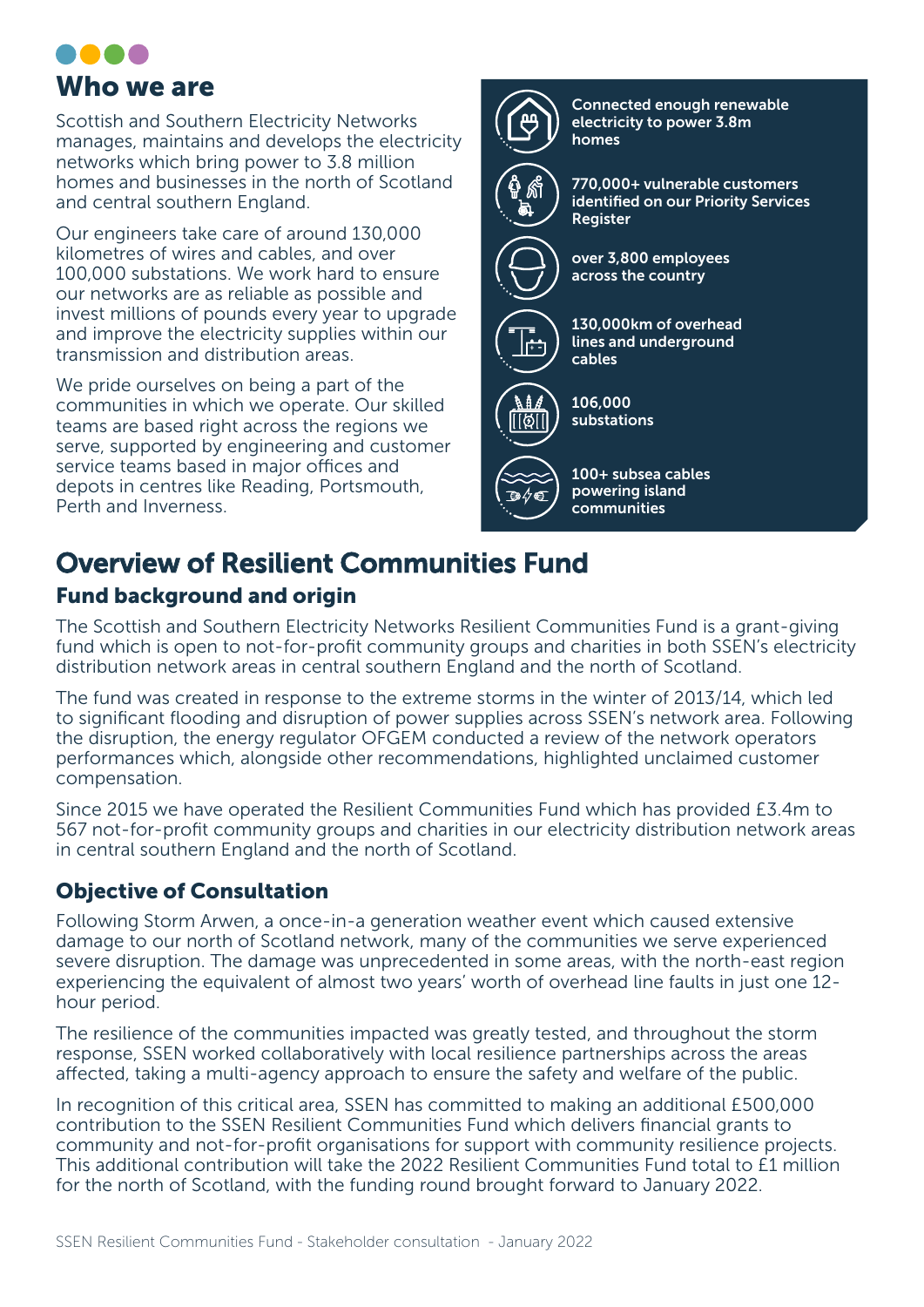## Scope of consultation

This consultation covers the SSEN Resilient Communities Fund for the north of Scotland which is expected to total £1 million in the 2022/23 funding round.

### Current criteria

Currently, applications can be made for grants of up to £20,000 for projects which create a stronger, co-ordinated resilience framework for local communities. Successful projects are required to meet at least one of the following criteria areas:

- Resilience for Emergency Events To enhance community facilities, services and communication specifically to support the local response in the event of a significant emergency event.
- Vulnerability To protect the welfare of vulnerable community members through enhancing their resilience and improving community participation and effectiveness.

#### Given that 'Vulnerability' can be interpreted as a very broad criteria area, priority is given to:

- Projects which support communities who are particularly remote or isolated and have experienced emergency events due to poor weather in the past.
- Projects which demonstrate innovative approaches to improving the resilience of vulnerable community members.
- Projects which support areas which can be difficult for emergency services to respond to events in.
- Projects from communities which have not applied before and have been identified as having especially low resilience.
- Projects which provide advice on or improve the energy efficiency of vulnerable households.

Fund exclusions include projects that do not benefit people living in the SSEN network area; activities that were the responsibility of the statutory authorities; retrospective funding and projects that were of the sole benefit to an individual.

An internal funding team reviews and appraises applications and a decision-making panel, comprising of independent experts with experience in the priority areas, determines which projects should receive funding. The panel comprises representatives from organisations such as British Red Cross and National Energy Action with expertise in community resilience planning alongside members of the SSEN management team.